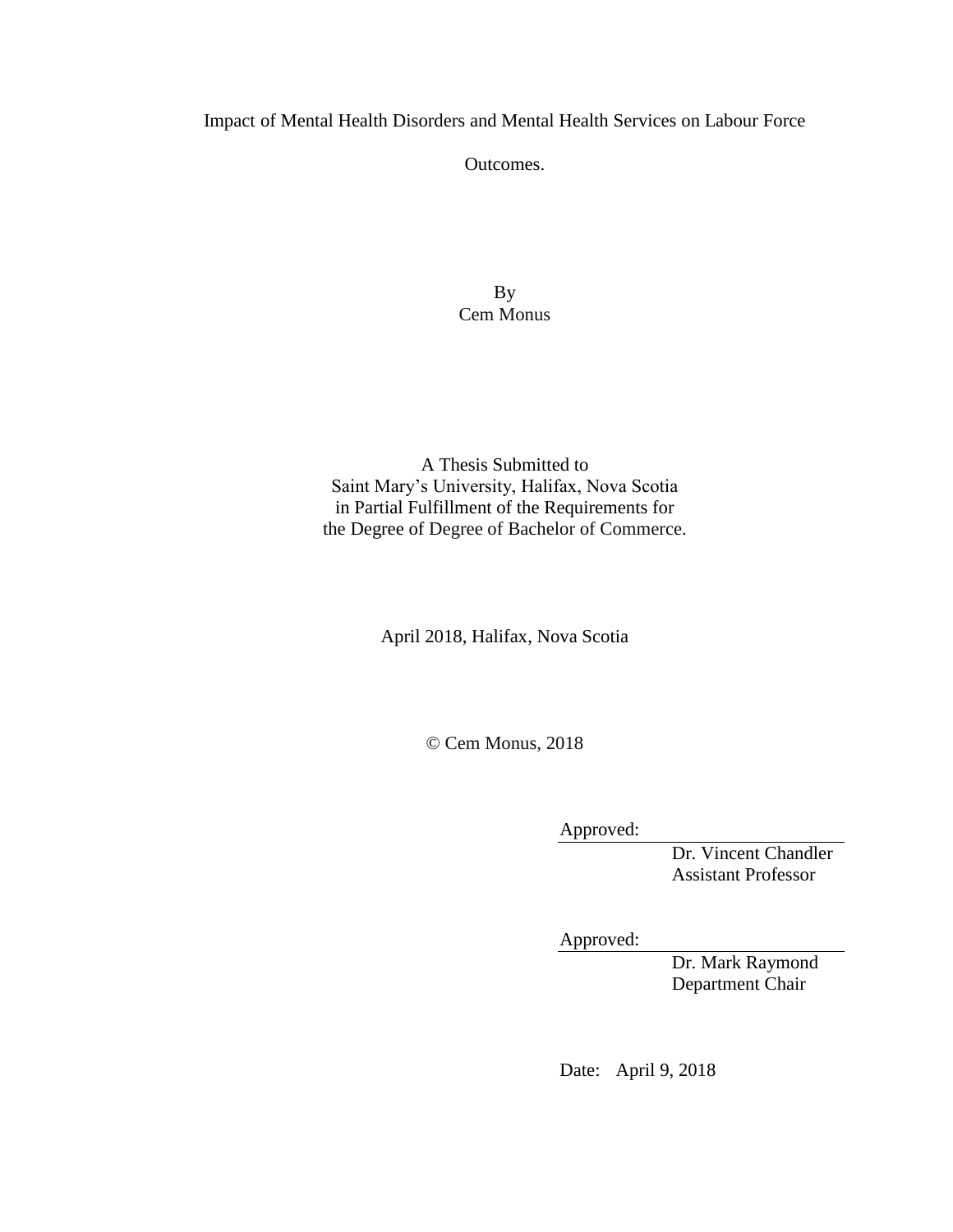Impact of Mental Health Disorders and Mental Health Services on Labour Force Outcomes.

By Cem Monus

# **Abstract**

I analyze the impact of diagnosed mental health disorders and mental health services on peoples' potential to work by using the Canadian Community Health Survey, 2012: Mental Health Component. I use mood and anxiety disorders as the poor mental health indicator. The different types of maltreatment the individual experienced as a child is used as the instrument for mental health disorders. I uncover evidence that, diagnosed mental health disorders have a negative impact on peoples' potential to work. I also find evidence of a reduction in potential to work if participants with diagnosed mental health disorders believed they were not receiving the help or treatment they need.

Date: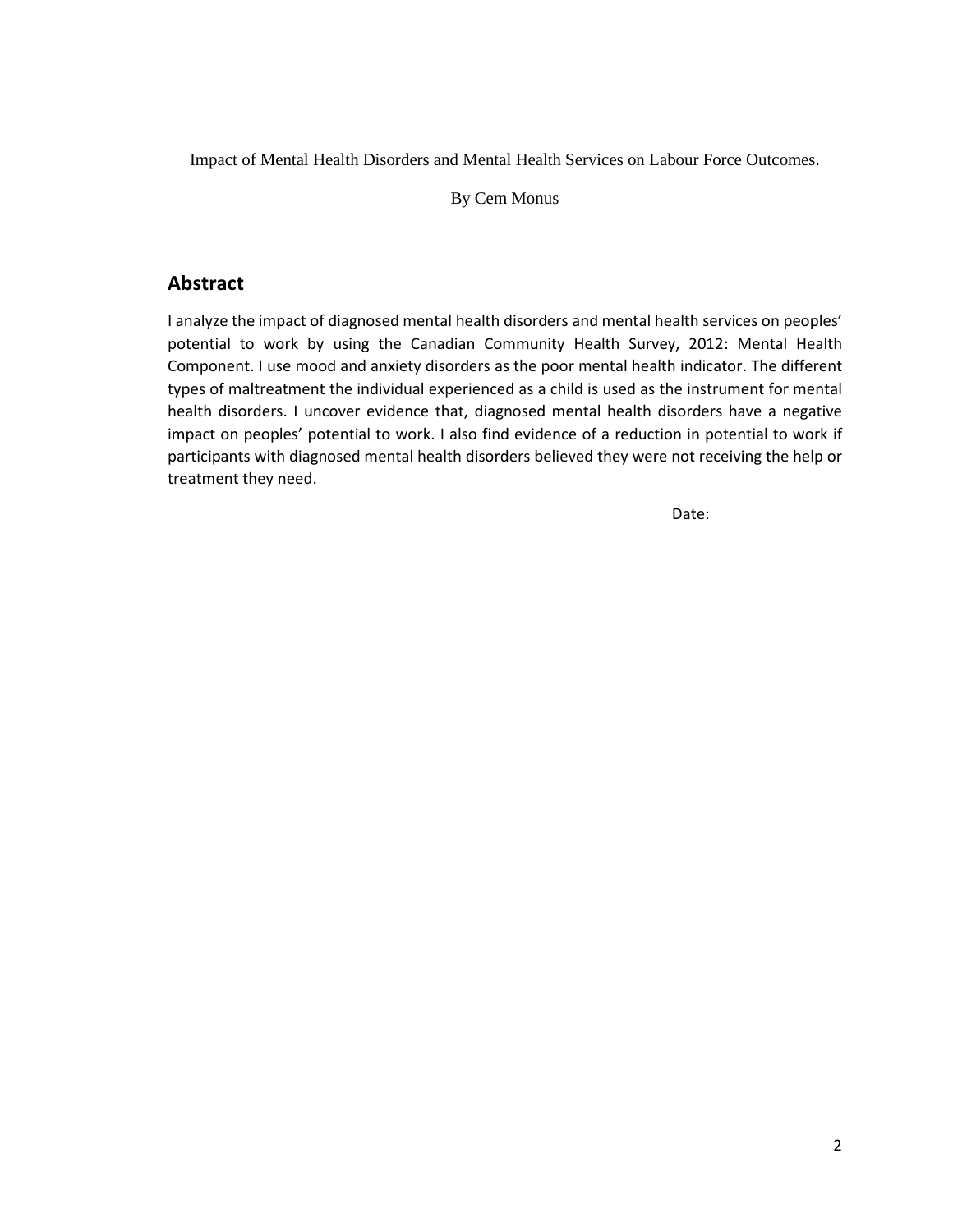## **Introduction**

Costing 50 billion dollars per year to the Canadian economy, one in 5 Canadians has mental health issues (Smetanin et al., 2007). In any given week in Canada, there are 175,000 employees absent from work because of mental health problems (CAMH). Furthermore, it is harder for people with mental disorders to find employment or hold on to a job (Bowden 2005; Ettner, Richard, and Kessler, 1997; Patel, Knapp, Henderson, and Baldwin 2002).

Considering the crucial role played by mental health on the labour market, it is important to better understand the impact of mental health on labour market outcomes. Most of the empirical analyses show that mental health problems have a negative impact on employment status (Bowden, 2005; Chatterji, Alegria and Takeuchi 2011; Ojeda, Frank, McGuire, 2010), productivity (Dewa et al. 2007; Ettner,2010), and labour market participation (Frijters, Johnston and Shields, 2010; Harkonmaki, Lahelma, Martikainen, Rahkonen, and Silventoinen, 2006; and Gilmer, 2010; Patel et al 2002;). Despite the existing relationship between labour force participation and mental health, the direction of causation is not clear. It is possible that unemployment or earning lower wages are contributors leading up to worsening mental health. For example, Murphy and Athanasou (1999) analyze 16 longitudinal studies and find that unemployment has a negative impact on people's mental health. Reverse causality is a problem that should be recognized by researchers to keep the analyses unbiased and to calculate the most accurate results. Overall, it is important to maintain positive mental health to achieve better economic outcomes.

One of the methods of improving the mental health status of people is consultation. For those seeking help, mental health consultation is provided by specialists such as psychologists, psychiatrists, social workers and others. Evidence-based psychological therapies have led to 50 %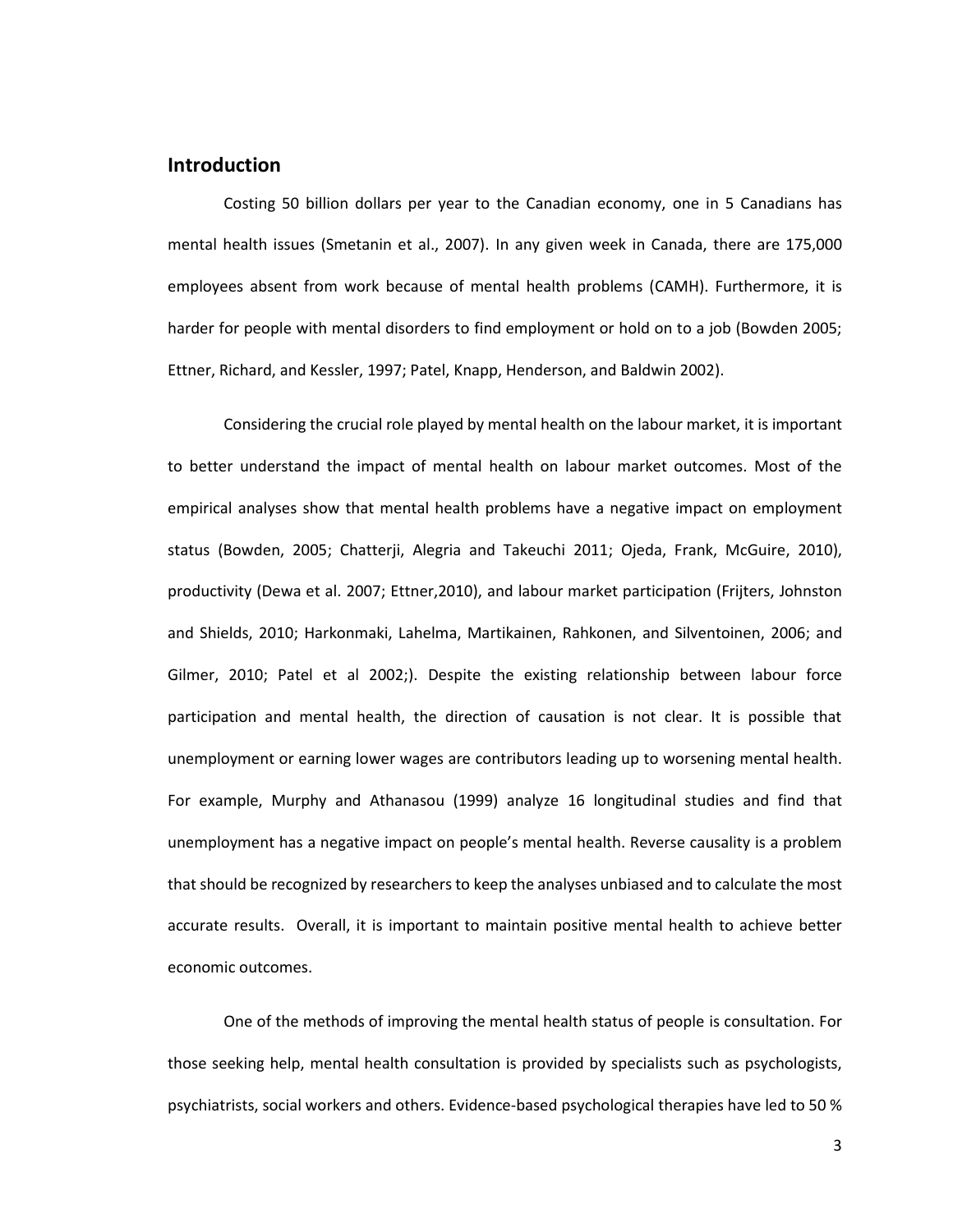recovery rates for clinical depression and chronical anxiety disorders (Layard, 2017). Although they are essential for improving the mental health status of people needing help, these services are highly costly to the overall economy. Besides the contribution to individuals' health, these services might have a positive impact on overall labour market outcomes. A clinical study was conducted to examine the impact of telephone-based collaborative care on people's panic and anxiety disorders. This study show that not only did such therapy reduce mental health problems, it also benefits the labour force outcomes by decreasing absenteeism and increasing the hours worked per week (Rollman, Belnap, Hum and Mazumdar, 2005). In Britain, a study on cost-benefit analysis of psychological treatment shows that the cost of treatment would be covered by benefits and taxes incurred on the population who could not work unless they were treated (Clark, Knapp, Layard and Mayraz, 2007). Therefore, if poor mental health is a problem with respect to a person's capability to work and be productive, improving such conditions with the help of mental health services could benefit the economy.

In this study, I first investigate the impact of mental health disorders on an individual's potential to work. To do so, I use two-stage least's square (2sls) regression model and introduce a new Instrumental Variable (IV) called "Childhood Maltreatment" to the literature. Following this, I use the ordinary least squares regression model to examine the service-based issues raised by individuals with mental health disorders and the impact it had on their potential to work.

With the introduction of IV, 2sls results show that diagnosed mental health disorders, such as depression, bipolar disorder, mania, dysthymia, phobia, obsessive-compulsive disorder or panic disorder, decrease the probability of working by 35.5 percentage points. This negative relationship between mental health disorders and employment has been recognized in earlier studies. My results confirm that this relationship also exists when applying Canadian data. Furthermore, people diagnosed with mental health disorders are less likely to work by 7.5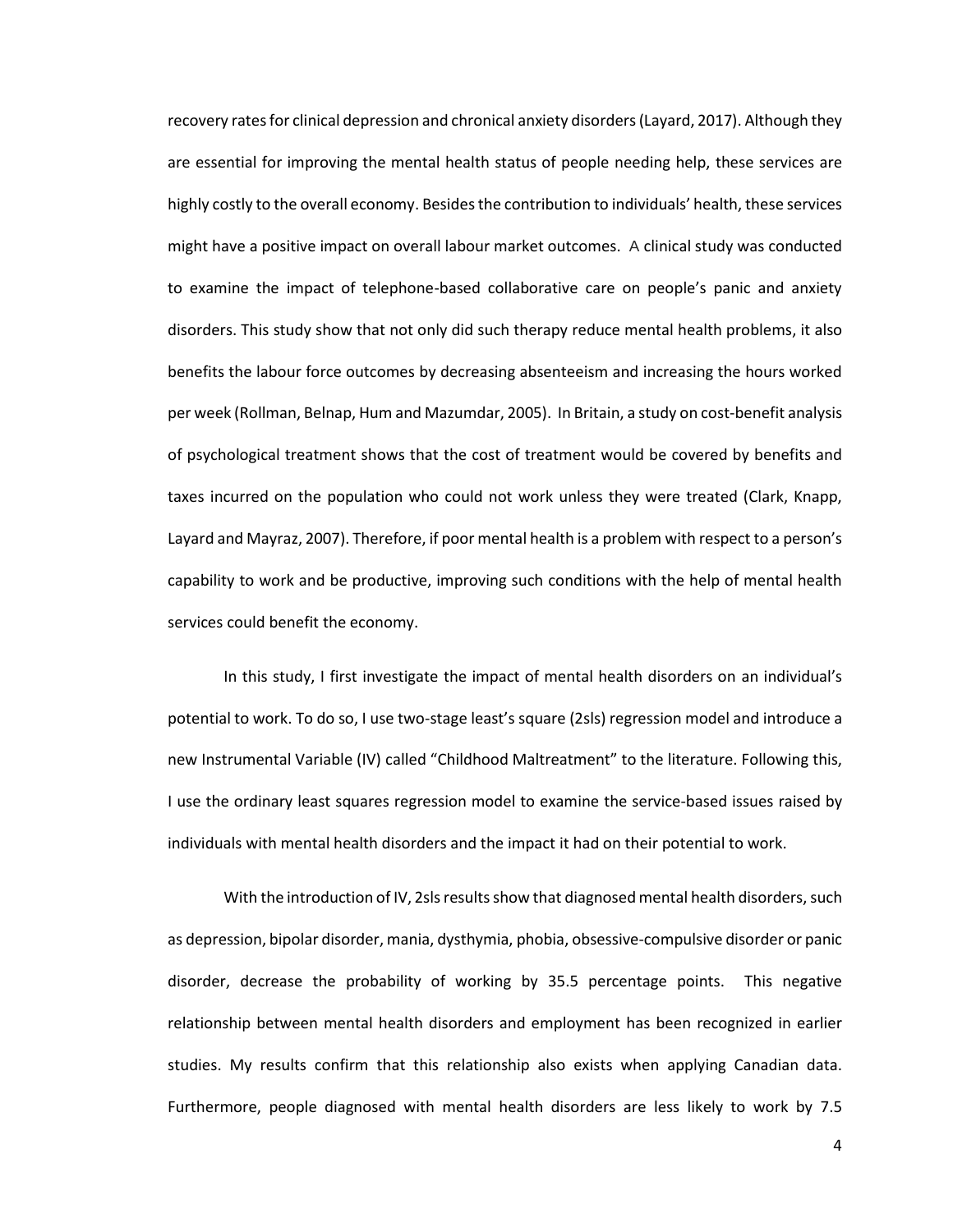percentage points, if they said the help they received was not enough. These results contribute to the literature by highlighting service-based issues raised by individuals such as cost, availability and lack of information.

The rest of this paper is organized as follows; I first present a review of the literature by investigating the different approaches to measurement of mental health and solutions to the causality problem. I then describe my data, show my econometrics methodology and exhibit the results on the impact of mental heath disorders and unmet need for help. Finally, I summarize the findings and conclude the discussion by emphasizing the importance of mental health services.

## **Literature Review**

When one investigates the relationship between mental health and labour force outcomes, a consistent issue that arises is the appearance of reverse causality. This problem is further highlighted when I examine the affect of mental health disorders on a person's potential to work. For example, in some cases, lack of employment could cause the development of mental health issues in people. On the other hand, individuals already dealing with mental health issues may be unable to work due to their disorder. Therefore, these examples show that the direction is not clear.

Numerous authors attempt to resolve the issue of reverse causality by introducing IV to their estimations. IV is a variable that only has an affect on labour force outcomes through its impact on mental health. Therefore, this variable must have a strong relationship between mental health, but it can not relate to labour force outcomes in other ways. Some examples of IVs used in previous studies are parental history of mental health or early onset psychiatric disorders (Ettner et al. 1997, Chatterji et al.2007), religiosity (Alexandre and French, 2001; Chatterji et al.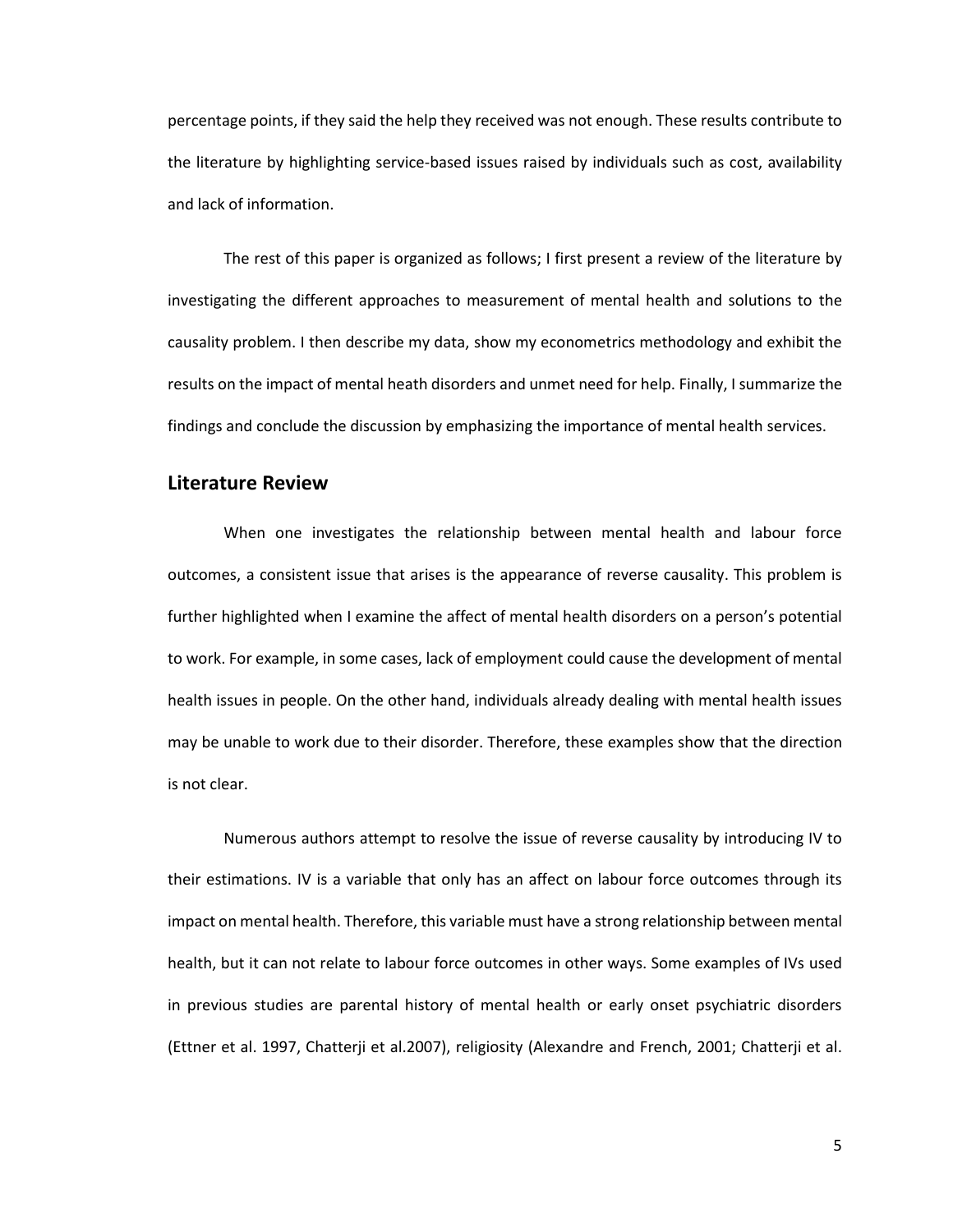2007), proxies for social support (Alexandre and French, 2001; Ojeda et al.,2009) and death of a close friend (Frijters et al. 2010).

Ettner et al (1997) addresses the issue of reverse causality by introducing childhood and parental mental health disorders as their IV. Their argument is that since mental illness could appear before the age of 18 (when an individual has not yet entered the labour market), there is no relation between IV and the labour force outcome. In addition, some mental illnesses are hereditary and are transferred from parent to child. On that basis, if a respondent's parents have a poor mental health background, their own mental health issues are explained without the impact of labour force outcomes.

Furthermore, Chatterji et al. (2007) investigate the impact of mental health on labour market outcomes for Latino and Asian minorities and by using religiosity as an IV. The main purpose behind using religiosity as an IV comes from the relationship between religion and social capital. This is because studies show that higher social capital is directly correlated to better mental health (Chatterji et al. 2007).

Despite multiple studies which support the type of IVs mentioned above, Frijters et al. (2010) criticize the use of childhood mental health disorders, by stating that it is not completely excluded from labour market outcomes. Studies find that early childhood disorders have a direct impact on later outcomes such as earnings (Frijters et al, 2010). They also question how religiosity may discourage people from attaining material wealth, which can also lead to them working less. In contrast, Alexandre and French (2001) states that attending religious services can assist person's labour force outcomes. Even though these variables have been used as an IV before, they can be problematic as it is hard to exclude all the other possible relationships.

Previous studies on the topic find significant relationships between mental health and labour force participation. For example, in estimating this relationship by using an IV-Probit model,

6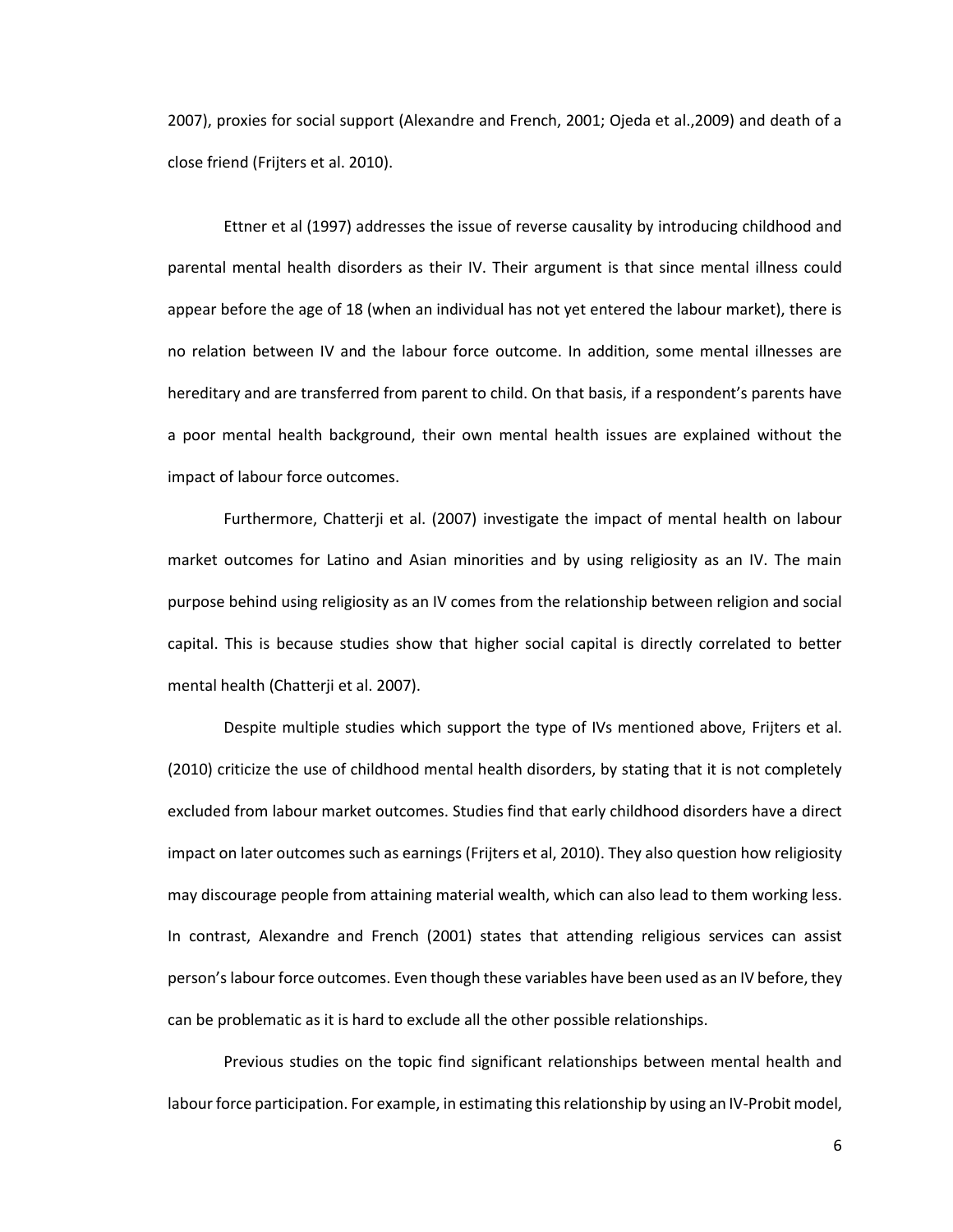Frijters et al. (2010) show that one standard deviation increase in mental health results in a 17 percentage point increase in labour market participation. In another study, Etter et al. (2010), find that poor mental health resulted in a reduction of employment by 11 percentage points for women and 10.7 percentage points for men. This estimation controls the variables such as marriage status, education, and children. Without the introduction of those variables, the estimation for women increase to 14 percentage points and this number increase to 12.1 percentage points for men.

Finally, Chatterjia et al. (2011) estimate that commonly occurring mental disorders in the United States decreases the labour force participation by 9 percentage points and employment by 19 percentage points for females. These numbers for labour force participation and employment were 9 and 15 percentage points respectively for males. While all of these studies examine the same relationship, the results differ due to the diverse ways the authors measure mental health and because they use different sample size and different IVs.

# **Data and Methodology**

Using data from the Canadian Community Health Survey, 2012: Mental Health Component (CCHS), I estimate the labour market effects of poor mental health and mental health services. CCHS is a sample survey with a cross-sectional design. Its purpose is examining those affected by a variety of mental disorders. In addition, it also considers the accessibility of mental health services and information regarding labour force outcomes. Surveyed participants includes members of the population older than 14 and living in the ten provinces of Canada. This approach by the CCHS excludes 3 % of the target population by not including participants from reserves, full time members of Canadian Forces and those who are institutionalized (CCHS). In addition, to get a better grasp at the working population, I exclude the participants between the ages of 15 to 19 years old and the those who are older than 64 years old from the sample.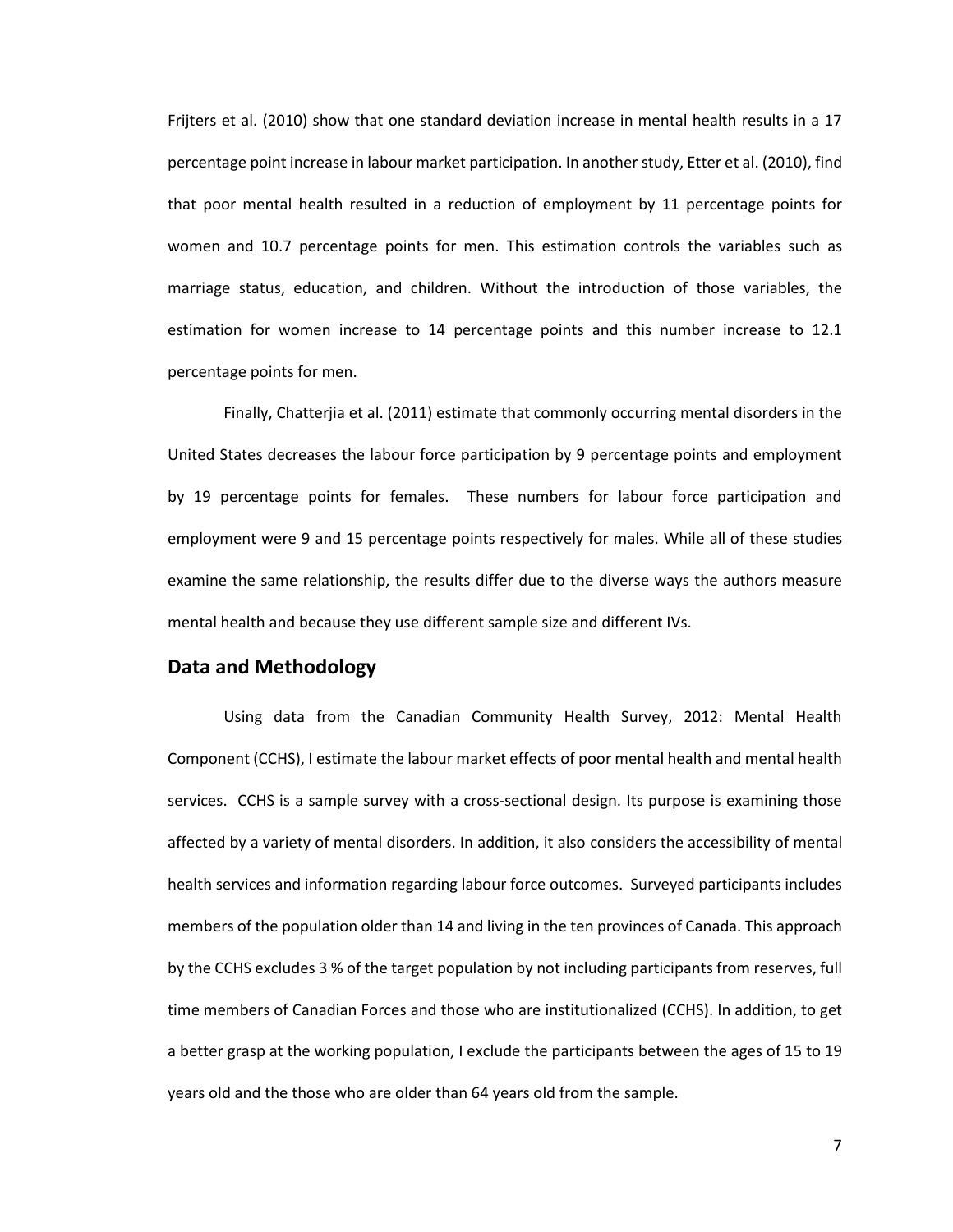Due to the restriction of only having access to a publicly available data set, a major limitation to the accessible data is that it does not provide information on unemployed individuals. A question in the survey asks if a person worked at a job or a business in the past 12 months. Respondents who answer no to this question could be unemployed or not participating in the labour force. However, this variable can be described as a person's potential of working which is used as binary dependent variable in this study.

CCHS provides a variety of variables with regards to an individual's mental health. These variables were constructed through the responses provided by participants of the survey under the chronic illnesses section. Questions such as "*Do you have any other psychosis? Do you have an anxiety disorder such as a phobia, obsessive-compulsive disorder or a panic disorder? Do you have any other long-term physical or mental health condition that has been diagnosed by a health professional?" (CCHS)* were asked in the chronic illness section of the survey. Participants that identified themselves as having a chronic illness, had to be diagnosed by a mental health professional (CCHS). I use responses to these questions as indicators of poor mental health in this study.

To measure the mental health status of the population group, I create a dummy variable called "Disorder" by combining diagnosed mood disorders and diagnosed anxiety disorders. These conditions had to be diagnosed by a health professional and were expected to last or had already lasted 6 months or more in patients (CCHS). Diagnosed mood disorders includes poor mental heath indicators such as depression, bipolar disorder, mania and dysthymia. Anxiety disorders includes disorders such as phobia, obsessive-compulsive disorder and panic disorder.

Table 1 represents the weighted summary statistics for the dependent and independent variables. Primary interests are the occurrence of mental health disorders in both the female and male population. 15.6 % of women and 9.4% of men between the ages of 20 to 64 are diagnosed

8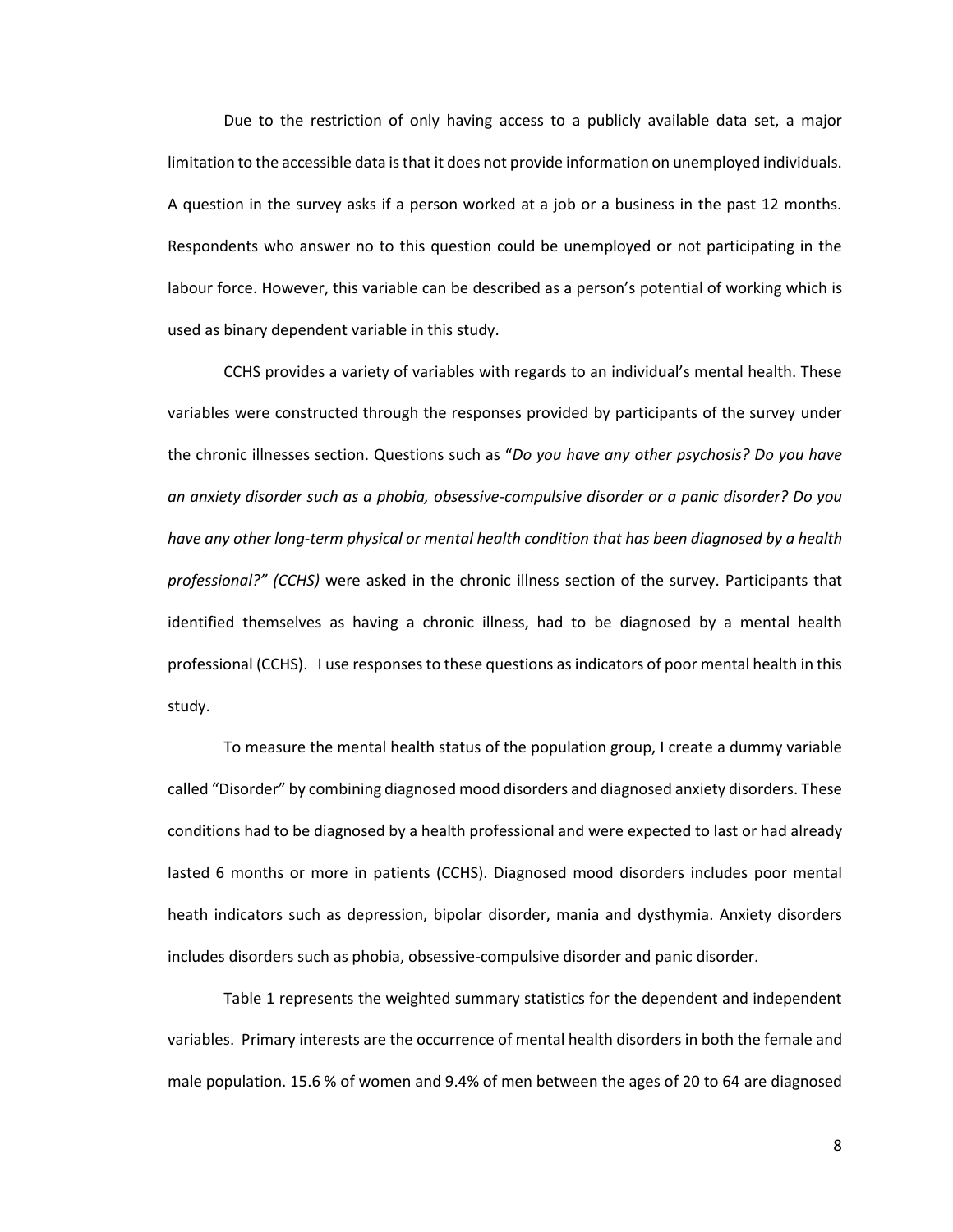with an anxiety or mood disorder by a health professional. For both women and men, diagnoses of mood disorder were higher than anxiety disorders. In the sample group, 87.1% of participants are not diagnosed with any mood or anxiety disorder and 82.3% of these participants worked in the past 12 months. However, for participants who are diagnosed with a mood or anxiety disorder, 62.9% of the participants worked in the past 12 months. When comparing the female population with the male population, there appears to be a higher percentage of women diagnosed with both mood and anxiety disorders. Furthermore, women are also less likely to be working in the past 12 months comparing to the male population.

|                                              | <b>Male</b> | <b>Female</b> | <b>Total</b> |
|----------------------------------------------|-------------|---------------|--------------|
| Variable                                     | $(N=5,030)$ | $(N=6,350)$   | $(N=11,380)$ |
| Worked in past 12 months                     | 85.0%       | 75.8%         | 79.83        |
| Diagnosed with Mood disorder                 | 6.7%        | 11.4%         | 9.31         |
| Diagnosed with Anxiety disorder              | 5.2%        | 8.7%          | 7.14         |
| Diagnosed with a Mood or Anxiety disorder    | 9.4%        | 15.6%         | 12.87        |
| Married                                      | 58.2%       | 55.4%         | 56.61        |
| Education                                    |             |               |              |
| Less than secondary school graduation        | 13.9%       | 11.1%         | 12.35        |
| Secondary school graduation                  | 17.9%       | 16.9%         | 17.36        |
| Some post-secondary                          | 6.5%        | 6.3%          | 6.39         |
| Post Secondary Graduation                    | 61.7%       | 65.7%         | 63.91        |
| Age                                          |             |               |              |
| 20 to 34 years                               | 33.1%       | 31.5%         | 34%          |
| 35 to 49 years                               | 31.3%       | 27.6%         | 29%          |
| 50 to 64 years                               | 35.6%       | 37.7%         | 37%          |
|                                              |             |               |              |
| Diagnosed with a Mood Disorder and Worked    |             |               |              |
| in the past 12 months                        | 62.5%       | 59.8%         | 60.7%        |
|                                              |             |               |              |
| Diagnosed with an Anxiety Disorder and       |             |               |              |
| Worked in the past 12 months                 | 63.1%       | 60.0%         | 61.0%        |
|                                              |             |               |              |
| Diagnosed with a Mood or Anxiety Disorder    |             |               |              |
| and Worked in the past 12 months             | 64.4%       | 62.1%         | 62.9%        |
|                                              |             |               |              |
| No Disorder and Worked in the past 12 months | 87.1%       | 78.3%         | 82.3%        |

Table 1. Descriptive statistics by gender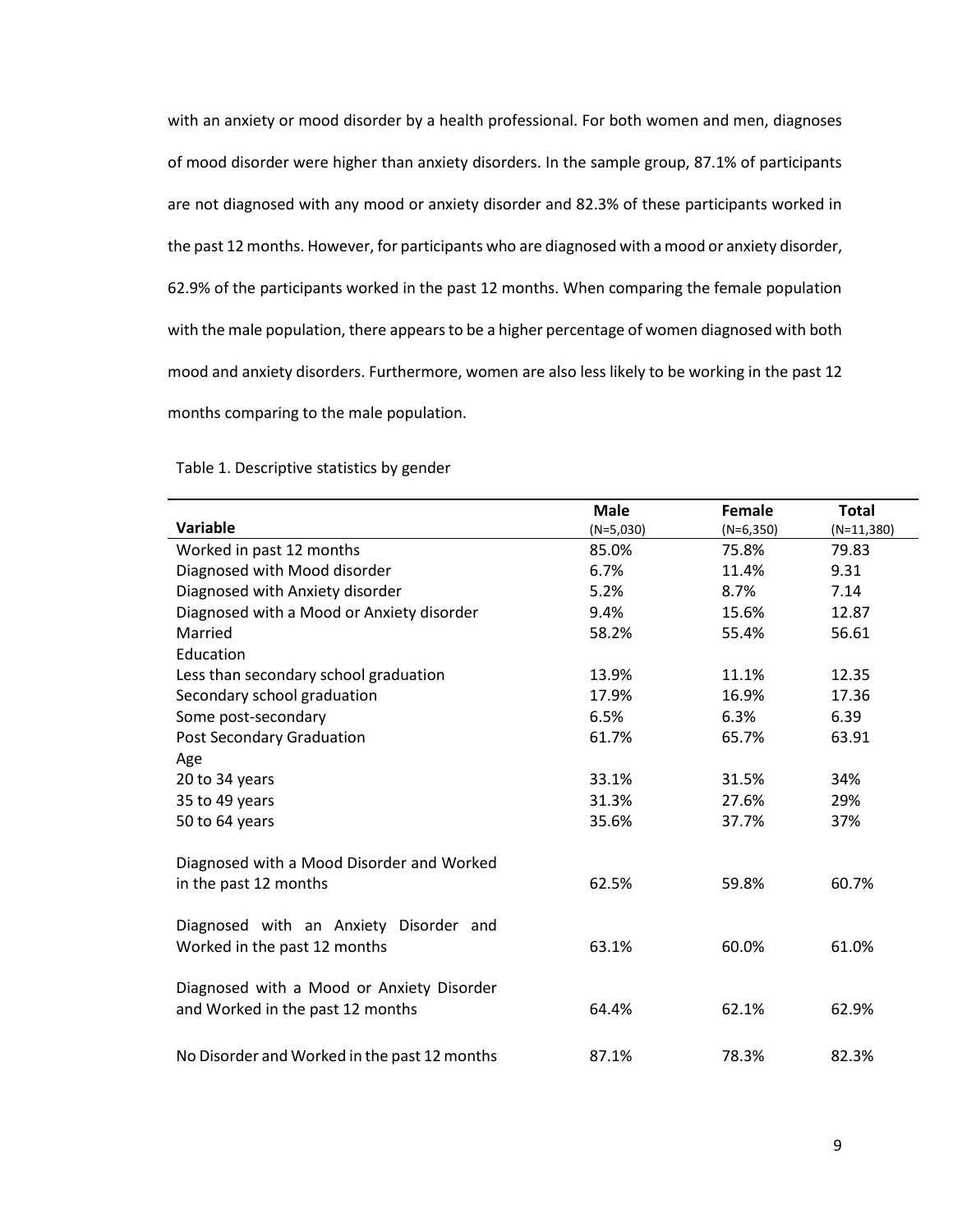To resolve the reverse causality problem, I use the IV approach by creating a dummy variable from childhood maltreatment experience as an estimator of future mental health. There are many studies which show that childhood maltreatment is associates with the development of mental health disordersin children (Bronsard et al., 2016) and adults(Springer et al., 2007; Dovran A, et al., 2015; Briere and Elliot., 2003). In their study, Chaaterji et al. (1997) use early childhood mental health disorders as an IV. The IV was limited to those under the age of 18 years old. This limitation was considered because those under 18 years old are less like likely to be participating in the labour force. According to the studies mentioned above, childhood maltreatment experienced before the age of 16, is likely to increase the chance of the development of mental health problems during both childhood and adulthood. By observing those that have experienced childhood maltreatment under the age of 16, I create a similar IV approach as Chaaterji et al. (1997). The purpose of taking this approach is to avoid the initial condition problem.

As part of the CCHS, participants aged 20 and over were asked to identify how many types of childhood maltreatments they had experienced before the age of 16. The survey listed the following types of childhood maltreatments participants could identify as having experienced before the age of 16:

witnessed or heard caregiver hit another adult

- was slapped, hit or spanked by an adult
- was pushed, grabbed, shoved or thrown at by adult
- was physically attacked (kicked/bitten/punched/choked/burned/other)
- experienced forced or attempted forced sexual activity
- experienced sexual touching
- sought assistance from a child protection organization for difficulties at home

For the purposes of this study, if a participant experienced more than two forms of childhood maltreatment, I generate the variable "Childhood Maltreatment", with the value of one and zero otherwise. If the participant experienced three kinds of maltreatments, it indicates that at least one of the maltreatment was physical. Participants who has experienced only one or two types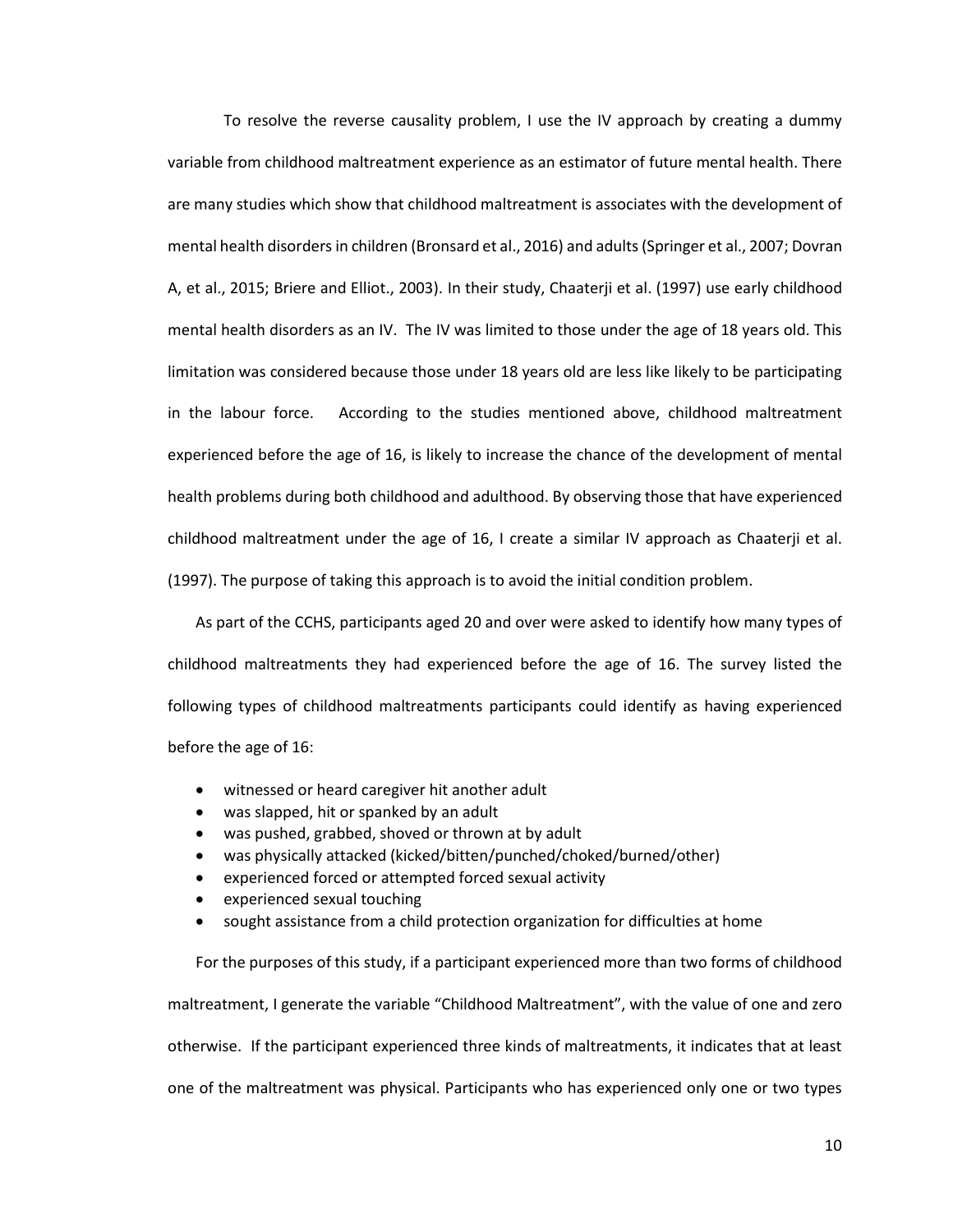maltreatment are excluded from the sample and my final sample population include 11,380 participants for the following analysis.

In this study, I use 2SLS model to measure the impact of mental health disorders on the potential for employment. The survey also includes observations on participant's gender, age, marital status, education, and socio-demographic characteristics. These observations are controlled in the regression model.

Linear regression:

 $Work = \alpha + \beta_1 Age + \beta_2 Sex + \beta_3 Marrital Status + \beta_4 Education + \beta_5 Discounter$ where Disorder is an endogenous variable and;

$$
Disorder = \alpha + \beta_1 Age + \beta_2 Sex + \beta_3 Marital Status + \beta_4 Education + \beta_5 Childhood Maltreatment
$$

and Childhood Maltreatment is an instrumental variable.

The key deliberation in the analysis is the choice of the instrument. Experienced childhood maltreatment as an instrument is likely to please the IV expectations. It is reasonable that participants who have experienced some sort of maltreatment are affected in their adult work lives primarily through their own psychiatric health problems caused by childhood experiences. In addition, by controlling for other indicators, such as marital status, age, education, my estimation model decreases the effect of unobservable life experiences through which a direct effect of the instruments on the outcomes might function. The main focus in this section of the study is on measuring the effects of mental health disorders on a labour market outcome. Therefore, there is no detailed analysis of the impact of potential mediators such as sex, age, education and marital status.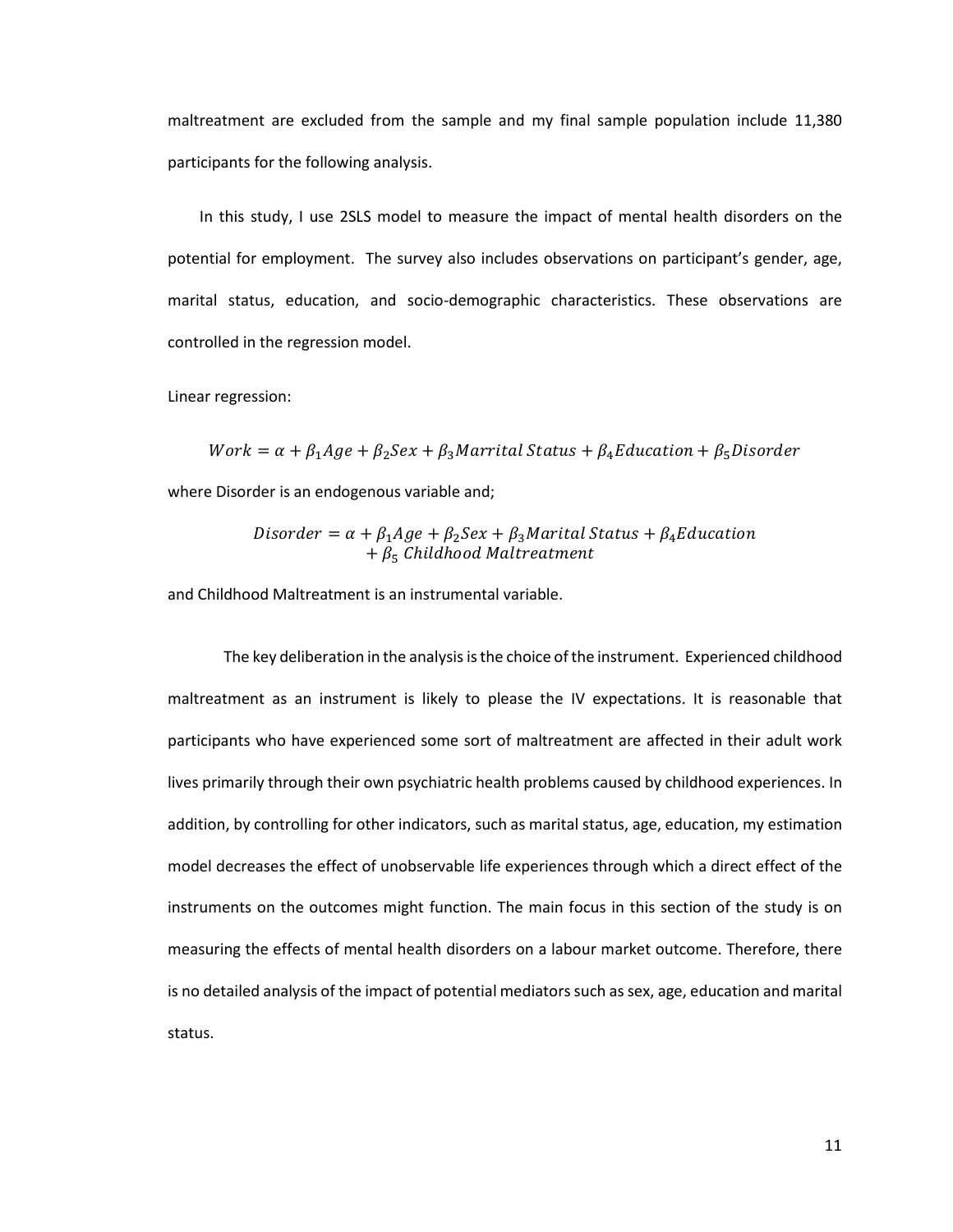Mental Health Services Utilization is a broad section found in the CCHS that addressed the participants' perceived level of help, their number of consultations with different professions, and their reasons for stopping these consultations (CCHS). To observe the relationship between mental health service-based issues and potential to work, I focus on the following surveyed question "Do you think you got as much of this kind of help as you needed (in the past 12 months)?". This question was asked to participants to determine if the received help in the past 12 months was enough or not.

The main focus of this section of the study is to observe the impact of the level of help received on labour market outcomes. Some participants stated that, they needed more help than they received. I use a dummy variable to examine the labour outcome of two different views on received help. This variable is named "Level of Help Received". If the participant said more help was needed, the dummy variable takes the value of one and zero otherwise. Participants who were not diagnosed with a mood or anxiety of disorder are excluded from the sample. This sample group include 1,603 participants and Ordinary Least Square regression model is used as the estimation model.

# $Work = \alpha + \beta_1 Age + \beta_2 Sex + \beta_3 Marital Status + \beta_4 Education$  $+ \beta_5$ Level of Help Received

The key deliberation in the analysis is to highlight the affect of received help on participant's potential to work. Some participants needed but were not able to get more help due to variety of reasons. These reasons include issues such as, not having insurance coverage, services not being readily available, or not having more information about available services. Such problems are fundamental issues that have direct impact on the patient's well being and therefore the overall economy.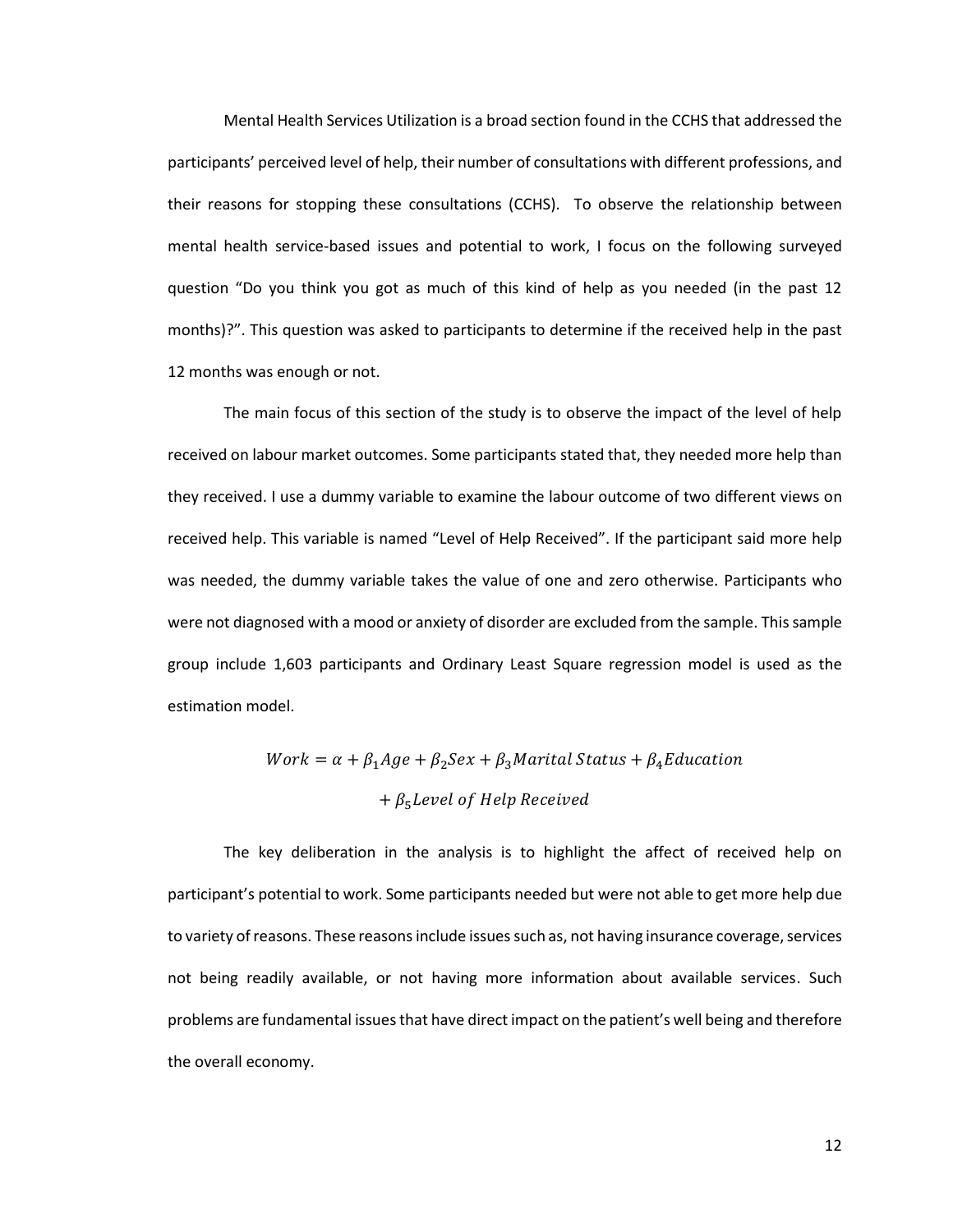### **Results**

*OLS estimates – any disorder.* Table 2 provides regression results for potential to work in both the male and female population that were diagnosed with a mood or anxiety disorder. These results are single equation robusted estimates without the inclusion of IV. Women and men who were diagnosed with a mood or anxiety disorder are less likely to work than were women and men without either diagnoses.

|                               | FEMALE (N=6,350) |                          |                          |                 | MALE (N=5,030) |                          |                      | TOTAL (N=11,380)      |                |  |
|-------------------------------|------------------|--------------------------|--------------------------|-----------------|----------------|--------------------------|----------------------|-----------------------|----------------|--|
|                               | Est. beta coeff  | SE beta                  | p-Value T-test           | Est. beta coeff | SE beta        | p-Value T-test           | Est. beta co SE beta |                       | p-Value T-test |  |
| No Disorder                   | <b>REF</b>       |                          | $\overline{\phantom{a}}$ | <b>REF</b>      |                | $\overline{\phantom{a}}$ | <b>REF</b>           |                       |                |  |
| Diagnosed With Disorder       | $-0.1546726$     | 0.0156                   | 0.00                     | $-0.2124906$    | 0.021416       | 0.00                     |                      | $-0.17591$ $0.012635$ | 0.00           |  |
| Age                           |                  |                          |                          |                 |                |                          |                      |                       |                |  |
| 20 to 24 years                | <b>REF</b>       |                          |                          | <b>REF</b>      |                | ۰                        | <b>REF</b>           |                       |                |  |
| 25 to 29 years                | $-0.0315081$     | 0.0199                   | 0.11                     | 0.0350725       | 0.017037       | 0.04                     | $-0.00435$           | 0.013668              | 0.75           |  |
| 30 to 34 years                | $-0.0584265$     | 0.0195                   | 0.00                     | 0.0079128       | 0.017955       | 0.66                     | $-0.03087$           | 0.013693              | 0.02           |  |
| 35 to 39 years                | $-0.0142022$     | 0.0203                   | 0.49                     | 0.0081202       | 0.017951       | 0.66                     | $-0.00303$           | 0.013867              | 0.83           |  |
| 40 to 44 years                | $-0.036375$      | 0.0213                   | 0.09                     | $-0.002675$     | 0.018384       | 0.88                     | $-0.01876$           | 0.014195              | 0.19           |  |
| 45 to 49 years                | 0.0120591        | 0.0201                   | 0.55                     | $-0.0196232$    | 0.019733       | 0.32                     | $-0.00139$           | 0.014249              | 0.92           |  |
| 50 to 54 years                | $-0.0187234$     | 0.0196                   | 0.34                     | $-0.0461275$    | 0.019907       | 0.02                     | $-0.03159$           | 0.014167              | 0.03           |  |
| 55 to 59 years                | $-0.1080451$     | 0.0204                   | 0.00                     | $-0.1073618$    | 0.02148        | 0.00                     | $-0.10592$           | 0.014959              | 0.00           |  |
| 60 to 64 years                | $-0.2726174$     | 0.022                    | 0.00                     | $-0.3043378$    | 0.024167       | 0.00                     |                      | $-0.28653$ $0.016382$ | 0.00           |  |
| Education                     |                  |                          |                          |                 |                |                          |                      |                       |                |  |
| Less Than Secondary Education | <b>REF</b>       |                          |                          | <b>REF</b>      |                |                          | <b>REF</b>           |                       |                |  |
| Secondary School Graduation   | 0.2075207        | 0.0229                   | 0.00                     | 0.1515091       | 0.015445       | 0.00                     | 0.151509             | 0.015445              | 0.00           |  |
| Some Post-Secondary           | 0.2421663        | 0.028                    | 0.00                     | 0.1503824       | 0.019653       | 0.00                     | 0.150382             | 0.019653              | 0.00           |  |
| Post Secondary                | 0.2955821        | 0.0198                   | 0.00                     | 0.216746        | 0.013326       | 0.00                     | 0.216746 0.013326    |                       | 0.00           |  |
| Sex                           |                  |                          |                          |                 |                |                          |                      |                       |                |  |
| Male                          |                  |                          |                          |                 |                |                          | <b>REF</b>           |                       |                |  |
| Female                        | ۳                | $\overline{\phantom{a}}$ | $\overline{a}$           |                 |                | $\overline{\phantom{a}}$ | $-0.08332$           | 0.006987              | 0.00           |  |
| <b>Marital Status</b>         | 0.0350434        | 0.011                    | 0.00                     | $-0.0500668$    | 0.010092       | 0.00                     | $-0.00125$           | 0.007633              | 0.87           |  |
| Constant                      | 0.5842969        | 0.0252                   | 0.00                     | 0.850953        | 0.022743       | 0.00                     | 0.753657             | 0.017552              | 0.00           |  |
| r <sup>2</sup>                |                  | 0.1213                   |                          |                 | 0.1373         |                          |                      | 0.1292                |                |  |

Table 2. Estimated OLS regression coeefficients predicting potential of working by dianognosed mental health disorders among man and women

Single equation regression estimates show that both male and female participants who were diagnosed with a mood disorder or anxiety disorder are 17.6 percentage points less likely to work in the past 12 months. For females this estimation is at 15.5 percentage points and for males it is at 21.2 percentage points.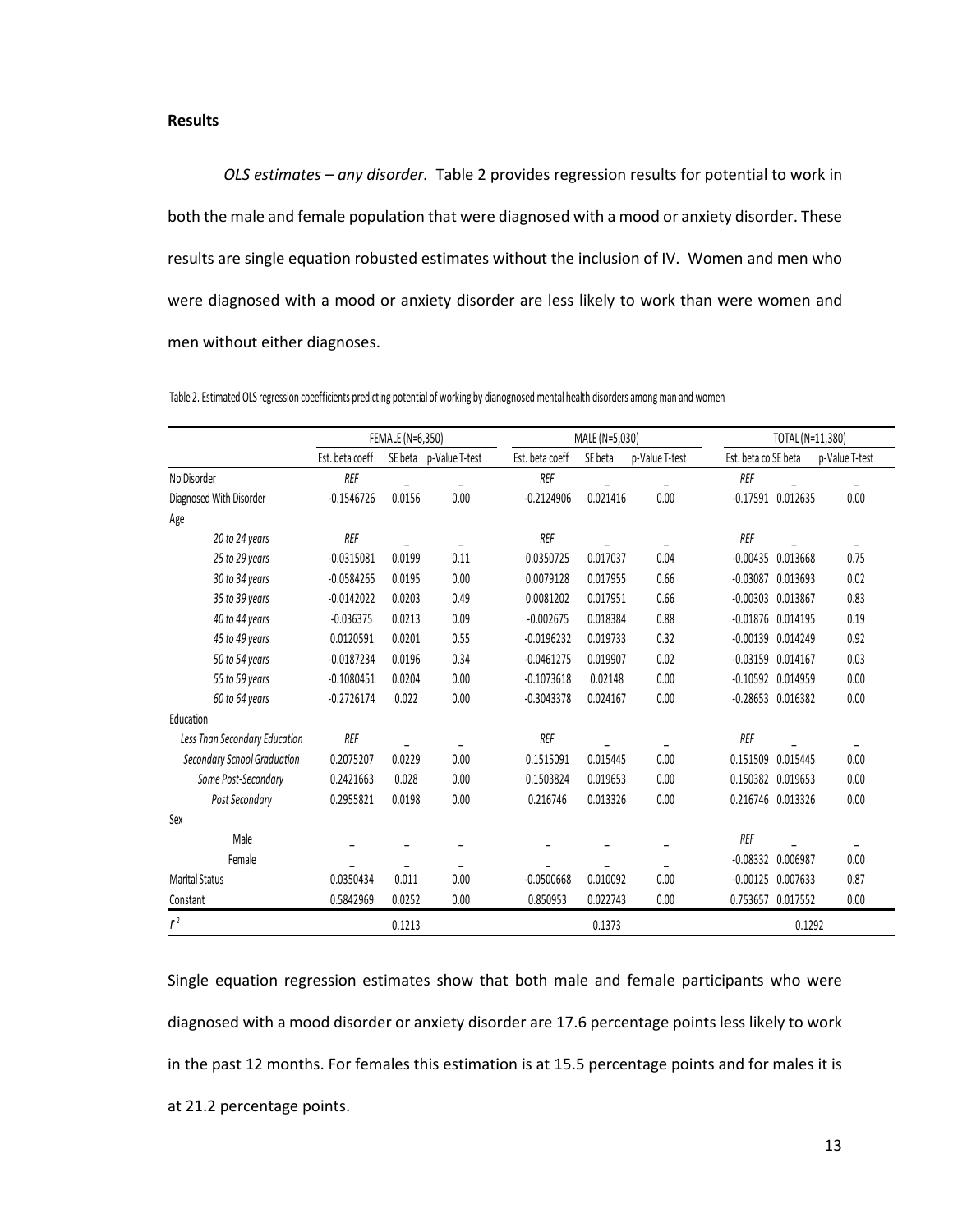*IV estimates – Any disorder*. As discussed above, the use of diagnosed mood and anxiety disorders as a poor mental health indicator, introduces the potential for reverse causation from labour market outcomes to mental health status. Just as before, the impact of a diagnosed disorder has a damaging effect on an individual's potential to work. Although the effect of mental health disorders became larger after instrumenting.

Amongst the overall population, the impact of being diagnosed with a mood or anxiety disorder on the participant's potential of working, increases from 17.5 percentage points to 40 percentage points. In addition, the impact of mental health disorders on the male population's potential to work increase 29 percentage points after the instrumenting. The female population experience a 19 percentage point increase. While beta coefficients increases, p values are still significant. However, standard errors are also increased.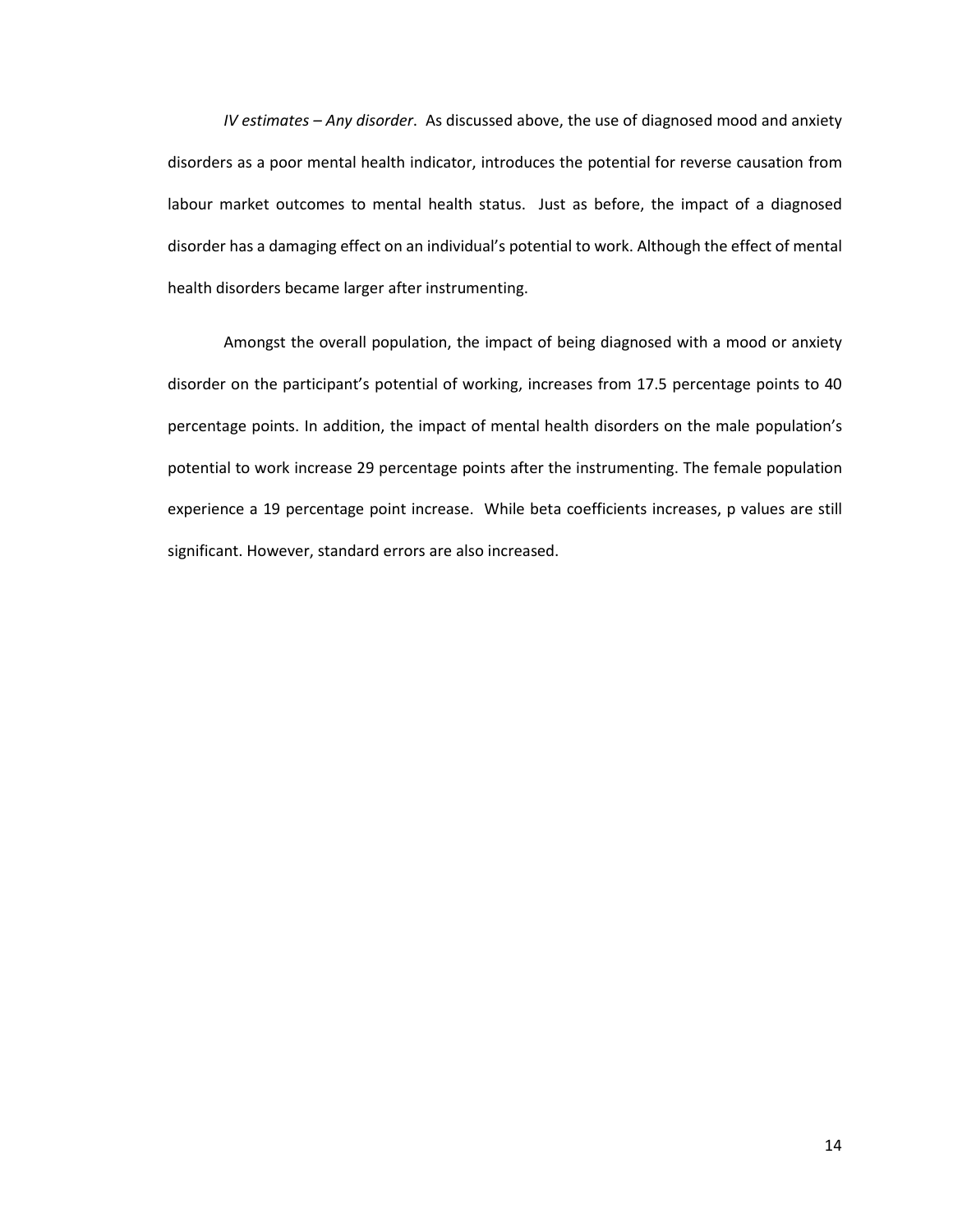|  | Table 3. Instrumental Variable Estimation, coeefficients predicting potential of working by dianognosed mental health disorders among man and women |
|--|-----------------------------------------------------------------------------------------------------------------------------------------------------|
|  |                                                                                                                                                     |
|  |                                                                                                                                                     |
|  |                                                                                                                                                     |
|  |                                                                                                                                                     |

|                               | FEMALE (N=7,089)        |           |                |                      | MALE (N=5,030) |                | TOTAL (N=11,380)         |                       |                |
|-------------------------------|-------------------------|-----------|----------------|----------------------|----------------|----------------|--------------------------|-----------------------|----------------|
|                               | Est. beta coeff SE beta |           | p-Value T-test | Est. beta co SE beta |                | p-Value T-test | Est. beta coeff SE beta  |                       | p-Value T-test |
| No Disorder                   | <b>REF</b>              |           |                | <b>REF</b>           |                |                | <b>REF</b>               |                       |                |
| Diagnosed With Disorder       | $-0.3424114$            | 0.0626592 | 0.00           | $-0.5061$            | 0.088781       | 0.00           | -0.4071948 0.0511759     |                       | 0.00           |
| Age                           |                         |           |                |                      |                |                |                          |                       |                |
| 20 to 24 years                | <b>REF</b>              |           |                | <b>REF</b>           |                |                | <b>REF</b>               |                       |                |
| 25 to 29 years                | $-0.0212128$            | 0.0221265 | 0.34           | 0.03947              | 0.0212344      | 0.06           |                          | 0.0046122 0.0156078   | 0.77           |
| 30 to 34 years                | $-0.0522535$            | 0.0212772 | 0.01           | 0.018546             | 0.0207783      | 0.04           | -0.0229136 0.0151044     |                       | 0.13           |
| 35 to 39 years                | 0.0027611               | 0.0232407 | 0.91           | 0.023883             | 0.0215948      | 0.27           | 0.0140568                | 0.016154              | 0.38           |
| 40 to 44 years                | $-0.0224168$            | 0.0236786 | 0.34           | 0.011498             | 0.0212007      | 0.59           | $-0.0044758$ $0.0161448$ |                       | 0.78           |
| 45 to 49 years                | 0.0243974               | 0.0230496 | 0.29           | $-0.01049$           | 0.0214232      | 0.62           |                          | 0.0101669 0.0160258   | 0.53           |
| 50 to 54 years                | $-0.0047062$            | 0.0220003 | 0.83           | $-0.02852$           | 0.0213343      | 0.18           |                          | $-0.015704$ 0.0155699 | 0.31           |
| 55 to 59 years                | $-0.0961397$            | 0.0212342 | 0.00           | $-0.08226$           | 0.0215702      | 0.00           | -0.0891935 0.0152224     |                       | 0.00           |
| 60 to 64 years                | $-0.2662629$            | 0.0210542 | 0.00           | $-0.29514$           | 0.0207774      | 0.00           | -0.2788262 0.0150165     |                       | 0.00           |
| Education                     |                         |           |                |                      |                |                |                          |                       |                |
| Less Than Secondary Education | <b>REF</b>              |           |                | <b>REF</b>           |                |                | <b>REF</b>               |                       |                |
| Secondary School Graduation   | 0.1959942               | 0.0202036 | 0.00           | 0.092367             | 0.017497       | 0.00           | 0.1433612                | 0.013556              | 0.00           |
| Some Post-Secondary           | 0.2346284               | 0.0259821 | 0.00           | 0.061778             | 0.0234598      | 0.01           |                          | 0.1485906 0.0177297   | 0.00           |
| Post Secondary                | 0.2805004               | 0.0175159 | 0.00           | 0.124146             | 0.0146991      | 0.00           |                          | 0.2047637 0.0115973   | 0.00           |
| Sex                           |                         |           |                |                      |                |                |                          |                       |                |
| Male                          |                         |           |                |                      |                |                | <b>REF</b>               |                       |                |
| Female                        |                         |           |                |                      |                |                | $-0.0678014$ $0.0080076$ |                       | 0.00           |
| <b>Marital Status</b>         | 0.0505377               | 0.0120357 | 0.00           | $-0.03048$           | 0.0122119      | 0.01           |                          | 0.0165554 0.0086304   | 0.06           |
| Constant                      | 0.6076464               | 0.0246632 | 0.00           | 0.858085             | 0.0216864      | 0.00           |                          | 0.7629773 0.0167529   | 0.00           |
| r <sup>2</sup>                |                         | 0.0965    |                |                      | 0.081          |                |                          | 0.0929                |                |

To check the strength of my IV implication, I perform the following tests. First, I test for the endogeneity by using Durbin-Wu-Hausman test of endogeneity on STATA. Both Durbin Score statistics and Wu-Hausman statistics had small p values. Therefore, I reject the null hypothesis that variables are exogenous, and I am correct at treating the mental health disorders as an endogenous variable. Second, I test for weak instruments by using the "estat firststage" command on STATA. My F values are greater than any critical values that were shown. Therefore, I reject the null hypothesis that my instrument is weak.

*OLS estimates – Level of help received.* The estimates in Table 4. show the effect of level of help received on participant's potential to work. Amongst the overall population, not receiving as much as help, decrease the possibility of working by 7.2 percentage points.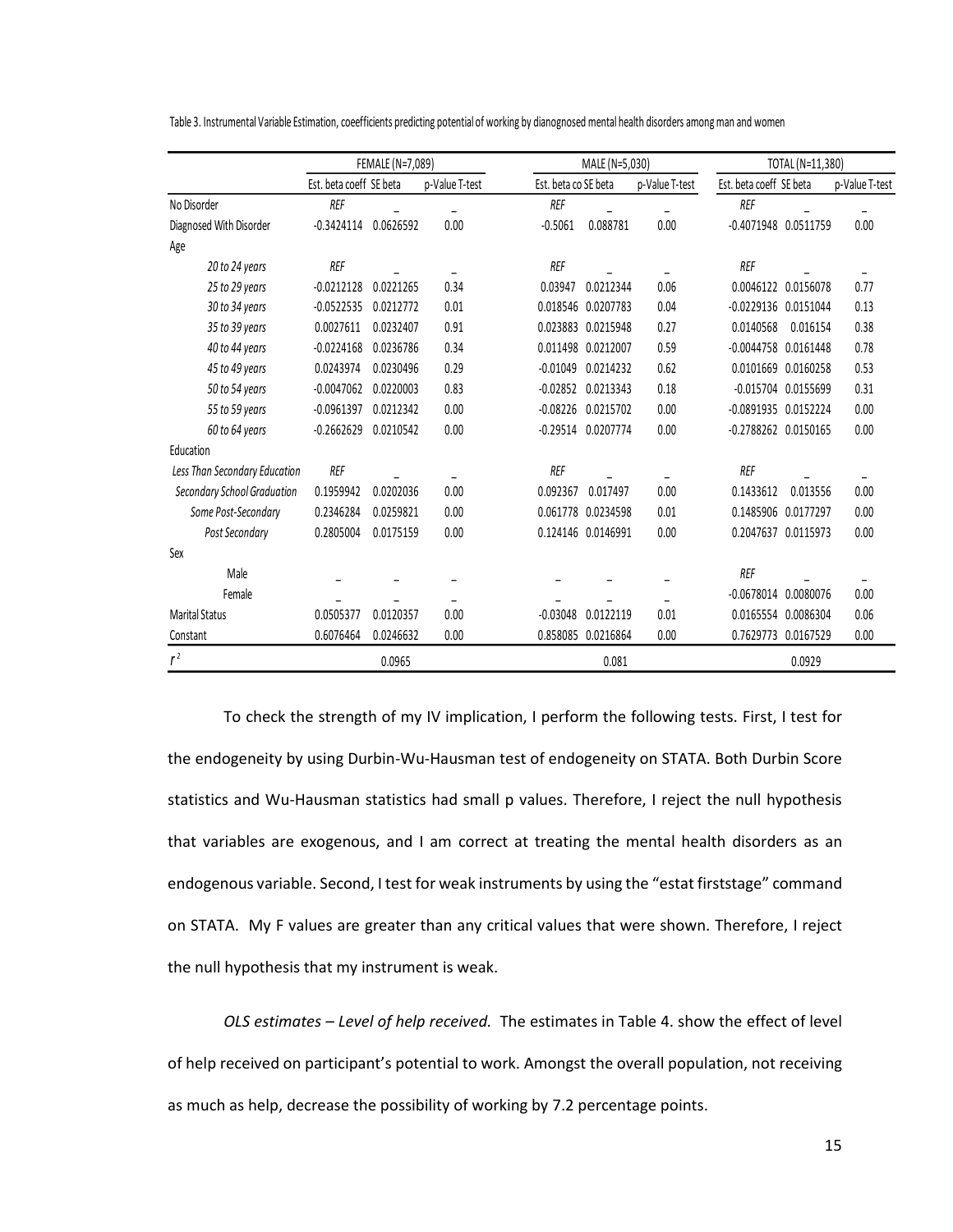|                               | FEMALE (N=1,901)     |                   |                          | MALE (N=512)         |            |                | TOTAL (N=1,603)      |                       |                |
|-------------------------------|----------------------|-------------------|--------------------------|----------------------|------------|----------------|----------------------|-----------------------|----------------|
|                               | Est. beta co SE beta |                   | p-Value T-test           | Est. beta co SE beta |            | p-Value T-test | Est. beta co SE beta |                       | p-Value T-test |
| Did Not Need More Help        | <b>REF</b>           |                   |                          | <b>REF</b>           |            |                | <b>REF</b>           |                       |                |
| Needed More Help              | $-0.0833$            | 0.031595          | 0.01                     | $-0.04698$           | 0.052906   | 0.38           | $-0.07294$           | 0.02715               | 0.01           |
| Age                           |                      |                   |                          |                      |            |                |                      |                       |                |
| 20 to 24 years                | REF                  |                   |                          | REF                  |            |                | REF                  |                       |                |
| 25 to 29 years                | $-0.04347$           | 0.054116          | 0.42                     | $-0.10297$           | 0.092732   | 0.27           |                      | $-0.05557$ $0.046534$ | 0.23           |
| 30 to 34 years                | $-0.15397$           | 0.056466          | 0.01                     | $-0.14963$           | 0.094413   | 0.11           |                      | $-0.15088$ $0.048202$ | 0.00           |
| 35 to 39 years                | $-0.06828$           | 0.052704          | 0.20                     | $-0.10128$           | 0.082428   | 0.22           |                      | $-0.07684$ 0.044058   | 0.08           |
| 40 to 44 years                | $-0.16725$           | 0.057365          | 0.00                     | $-0.1975$            | 0.09098    | 0.03           |                      | $-0.1683$ $0.047905$  | 0.00           |
| 45 to 49 years                | $-0.16271$           | 0.055506          | 0.00                     | $-0.01962$           | 0.019733   | 0.01           |                      | $-0.1869$ 0.046547    | 0.00           |
| 50 to 54 years                | $-0.22975$           | 0.055598          | 0.00                     | $-0.32642$           | 0.087731   | 0.00           |                      | $-0.25775$ 0.046591   | 0.00           |
| 55 to 59 years                | $-0.38124$           | 0.052925          | 0.00                     | $-0.10736$           | $-0.31331$ | 0.00           | $-0.35117$           | $-0.04534$            | 0.00           |
| 60 to 64 years                | $-0.43605$           | 0.059917          | 0.00                     | $-0.521$             | 0.099072   | 0.00           |                      | -0.45595 0.051299     | 0.00           |
| Education                     |                      |                   |                          |                      |            |                |                      |                       |                |
| Less Than Secondary Education | <b>REF</b>           |                   |                          | <b>REF</b>           |            |                | <b>REF</b>           |                       |                |
| Secondary School Graduation   | 0.261177             | 0.05316           | 0.00                     | 0.185335             | 0.079926   | 0.00           | 0.229715             | 0.044283              | 0.00           |
| Some Post-Secondary           | 0.321676             | 0.064907          | 0.00                     | 0.14461              | 0.08709    | 0.01           | 0.253678             | 0.051868              | 0.00           |
| Post Secondary                |                      | 0.393114 0.041254 | 0.00                     | 0.32009              | 0.065951   | 0.00           |                      | 0.365065 0.035262     | 0.00           |
| Sex                           |                      |                   |                          |                      |            |                |                      |                       |                |
| Male                          |                      |                   |                          |                      |            |                | <b>REF</b>           |                       |                |
| Female                        |                      |                   | $\overline{\phantom{m}}$ |                      |            | -              |                      | $-0.3114$ $0.024008$  | 0.19           |
| <b>Marital Status</b>         | $-0.09203$           | 0.029407          | 0.00                     | $-0.03048$           | 0.012212   | 0.01           | $-957215$            | 0.024424              | 0.00           |
| Constant                      | 0.594122             | 0.062262          | 0.00                     | 0.734079             | 0.098577   | 0.00           |                      | 0.658778 0.056145     | 0.00           |
| r <sup>2</sup>                |                      | 0.174             |                          |                      | 0.1343     |                |                      | 0.1572                |                |

Table 4. Estimated OLS regression coeefficients predicting potential of working by level of help received, among man and women who are diagnosed with health disorders

For the female population, a dissatisfactory level of help reduces the potential of working by 8.3 percentage points. Beta coefficient for the male population is insignificant. This is most likely caused by the sample being smaller.

### **Discussion**

This study attempts to measure the impact of poor mental health and mental health services on the potential for working by analysing the Canadian Community Health Survey: Mental Health Component, 2012. To do so, I use diagnosed mood and anxiety disorder as a poor mental health indicator. I also use childhood maltreatment experiences as an IV to resolve the reverse causality problem. By running an OLS robust regression, I provide evidence that people who are diagnosed with mental health disorders are less likely to be working. The IV estimates produce results, are similar in direction but has higher beta coefficient. These findings support results from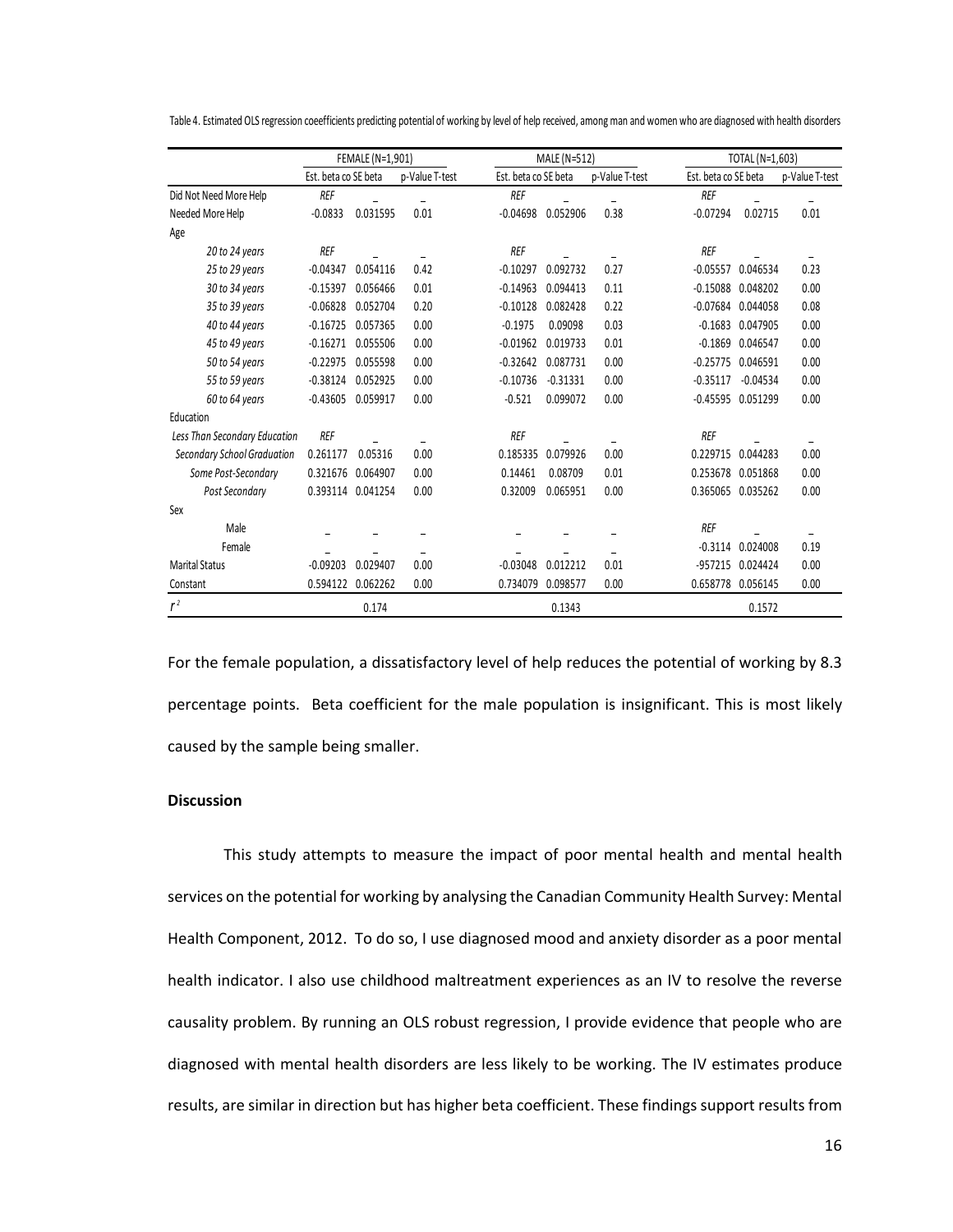the earlier studies in regard negative impact of mental health problems on labour force outcomes. In addition, I investigate the impact of level of help received on participants' potential to work. I find a 7.5 percentage point reduction on likelihood of working, if people needed more help than the help they received. Some participants were not able to get more help because the services were not readily available or they were not able to financially afford it.

The results of my research support the idea that we should keep improving mental health services in Canada to achieve better labour force outcomes. Individuals who struggle with mental health issues appear to be less likely to work, especially when mental health services are inadequate or unavailable. On that basis, access to adequate mental health services could have a significant impact on labour force outcomes as it could result in more individuals remaining in the workforce. Further studies that investigate the positive impact of mental health services on the Canadian economy and labour force should be conducted to guide the developing polices.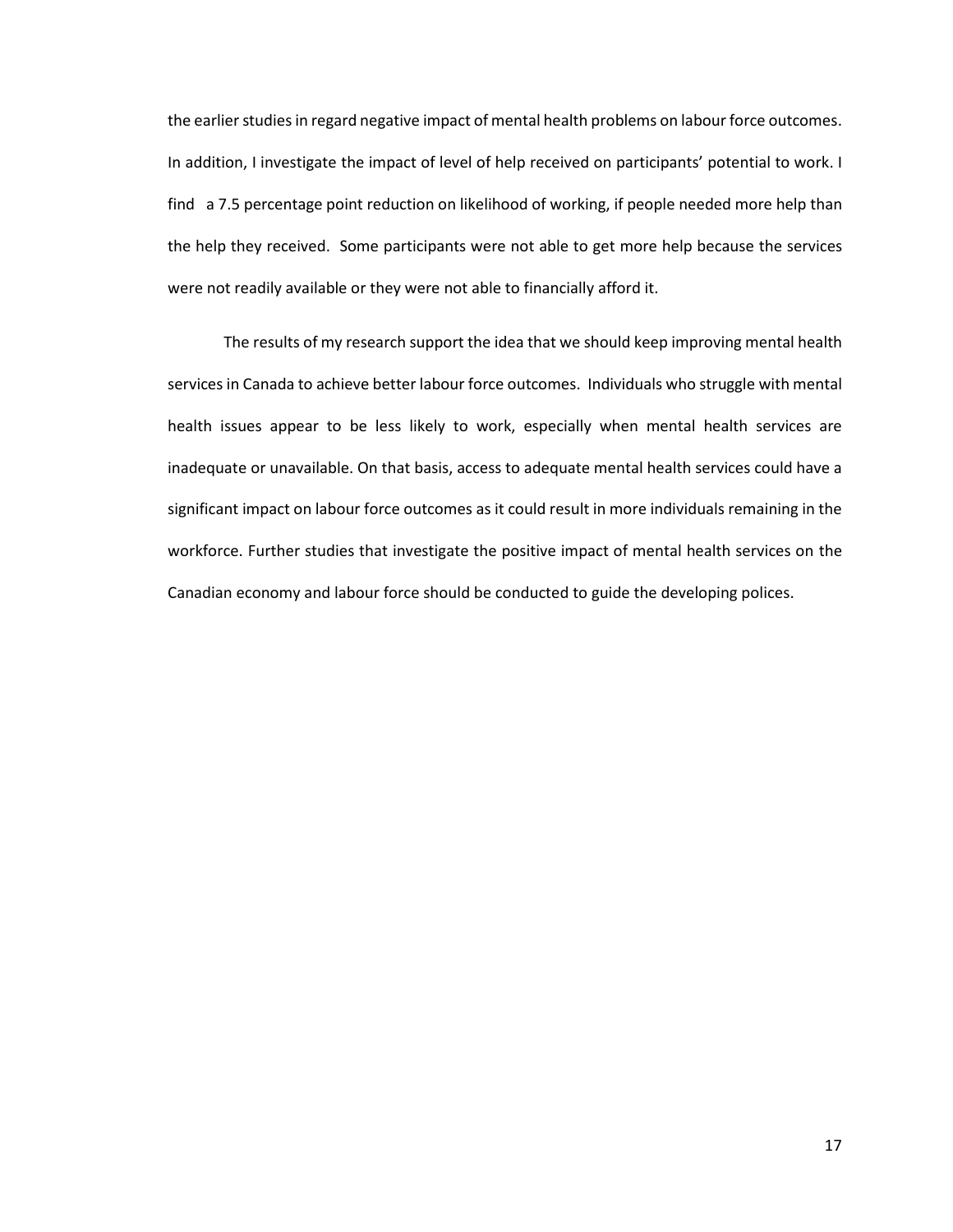### **References**

- Alexandre, PH., & French, MT. (2001). Labor Supply of Poor Residents in Metropolitan Miami, Florida: The Role of Depression and the Co-Morbid Effects of Substance Use. 2007 December; The Journal of Mental Health Policy and Economics, 4(4):161-173.
- Bowden CL (2005). Bipolar disorder and work loss. *The American Journal of Managed Care. 2005;11: S91-S94.*
- Briere, J., & Elliot, D. (2003). Prevalence and psychological sequelae of self-reported childhood physical and sexual abuse in a general population sample of men and women. Child Abuse & Neglect. 2003 October; 27(5): 1205-1222
- Bronsard, G., Alessandrini. M., Fond, G., Loundou, A., L., Auquier, P., Tordjman, S., & Boyer, L. (2016). The Prevalence of Mental Disorders Among Children and Adolescents in the Child Welfare System. *Medicine 95(7): e2622.*
- Centre for Addiction and Mental Health (CAMH), Mental Illness and Addictions: Facts and Statistics. *Retrieved from: http://www.camh.ca/en/hospital/about\_camh/newsroom/for\_reporters/Pages/addictio nmentalhealthstatistics.aspx*
- Chatterji, P., Alegria, M., Lu, M. & Takeuchi D. (2007). Psychiatric disorders and labor market outcomes: Evidence from the National Latino and Asian American Study. Health Economics, 16, pp. 1069-1090.
- Chatterji, P., Alegria, M., & Takeuchid D. (2011). Psychiatric disorders and labor market outcomes: Evidence from the National Comorbidity Survey-Replication. *Journal of Health Economics. 2011 September; 30(5): 858–868.*
- Clark. D., Knapp, M., Mayraz, G., Laynard, R. (2007). Cost-benefit analysis of psychological therapy. A Randomized Trial to Improve the Quality of Treatment for Panic and Generalized Anxiety Disorders in Primary Care. *Archives of General Psychiatry. 62:12, 1332–1341.*
- Dewa, C., Ettner, S., & Mcmaid D. (2007). An international perspective on worker mental health problems: who bears the burden and how are costs addressed? T*he Canadian Journal of Psychiatry. 2007 June; Vol 52, No 6.*
- Dovran, A., Winje, D., Øverland, S., Arefjord. K, Hansen, A., & Waage, L. (2016). Childhood maltreatment and adult mental health. *Nordic Journal of Psychiatry. 2016 February; Vol. 70 Issue 2, p140-145.*
- Ettner, S., Frank, R. and Kessler, R. (1997). The impact of psychiatric disorders on labor market outcomes. *Industrial and Labor Relations Review, 51, pp. 64–81*.
- Ettner, S., Maclean, J., & French, M. (2010). Does Having a Dysfunctional Personality Hurt Your Career? Axis II Personality Disorders and Labor Market Outcomes. *Industrial A Journal of Economy and Society. Volume 50, Issue 1.*